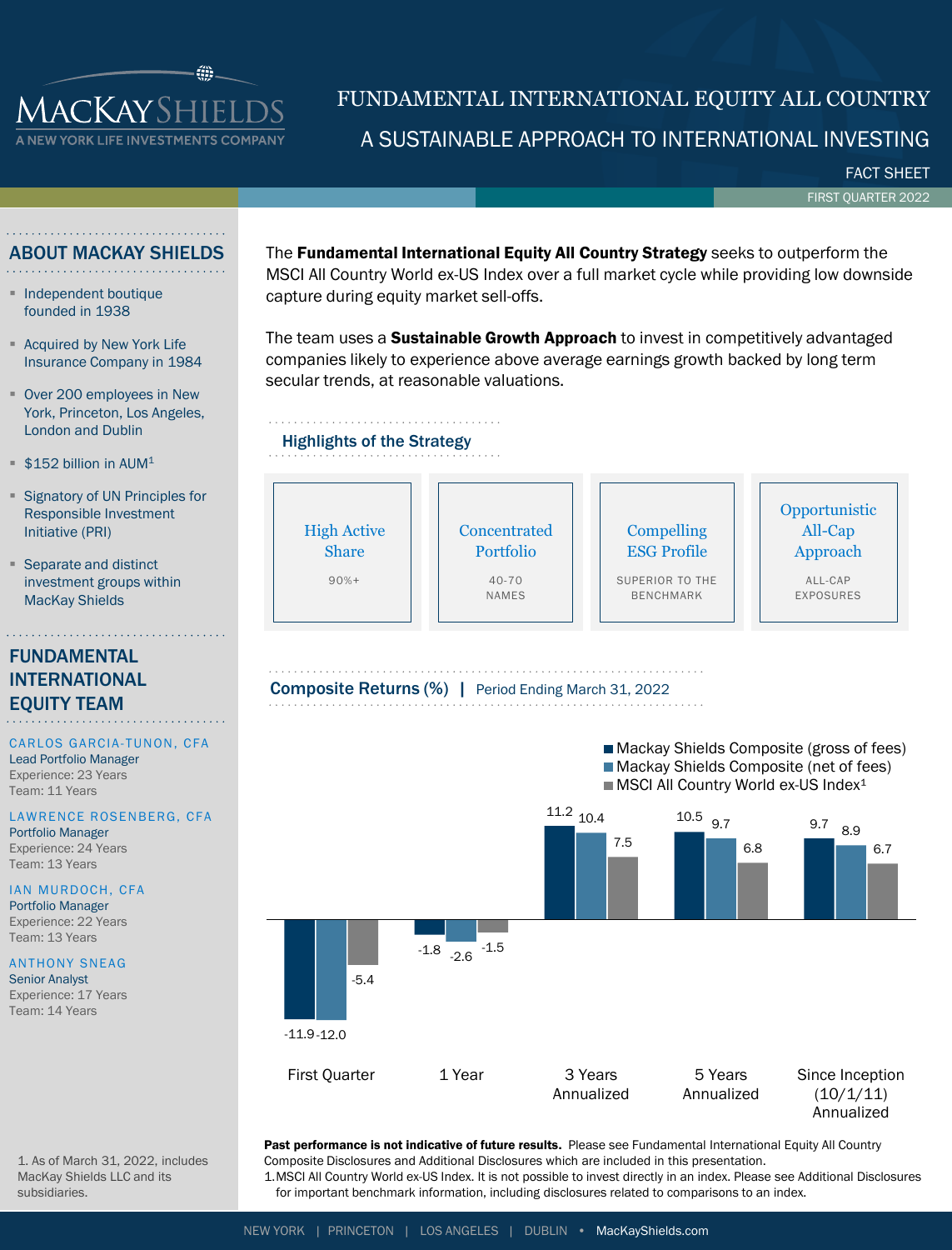# FUNDAMENTAL INTERNATIONAL EQUITY ALL COUNTRY



## Our Approach Is Sustainable Growth Investing<sup>1</sup>





## MacKay Shields ESG Risk Scores versus the MSCI ACWI ex-US Index | As of March 31, 2022



**MSCI ACWI ex-US Index** 

## Representative Account Statistics2

|                                  | <b>Portfolio</b> | Index <sup>3</sup> |
|----------------------------------|------------------|--------------------|
| <b>NUMBER OF SECURITIES</b>      | 46               | 2,312              |
| P/E RATIO (NTM EPS)              | 26x              | 13x                |
| <b>SALES HIST, 5-YEAR CAGR</b>   | 12.0%            | 8.3%               |
| <b>SALES FWD. 3-YEAR CAGR</b>    | 11.7%            | 8.8%               |
| <b>EPS FWD. 3-YEAR CAGR</b>      | 15.4%            | 5.3%               |
| <b>RETURN ON EQUITY</b>          | 16.5%            | 13.8%              |
| <b>DIVIDEND YIELD</b>            | 1.0%             | 2.6%               |
| <b>DEBT TO EQUITY</b>            | 84%              | 138%               |
| <b>WEIGHTED AVG. MARKET CAP.</b> | \$75.8 B         | \$92.8 B           |
| <b>RFTA</b>                      | 0.93             | 0.98               |
| <b>ACTIVE SHARE</b>              | 96.4%            |                    |

1. Provided for illustrative purposes only. There is no assurance that investment objectives will be met. The information above is subject to change without notice.

2. The representative account utilized for this analysis was selected because it is the largest account in the composite and not for performance reasons. Each client account is individually managed, actual holdings will vary for each client and there is no guarantee that a particular client's account will have the same characteristics. It may not precisely represent every portfolio in the composite. This document is for informational purposes only. Portfolio holdings are subject to change without notice. Provided as supplemental information to the GIPS reports in the appendix.

3. MSCI All Country World ex-US Index

Sustainalytics portfolio coverage percentages are 92% for the MacKay Shields International Equity All Country Strategy and 87% for the MSCI ACWI Ex-US Index.

Source: MacKay Shields LLC; Sustainalytics (based on Sustainalytics' ESG Risk Rating)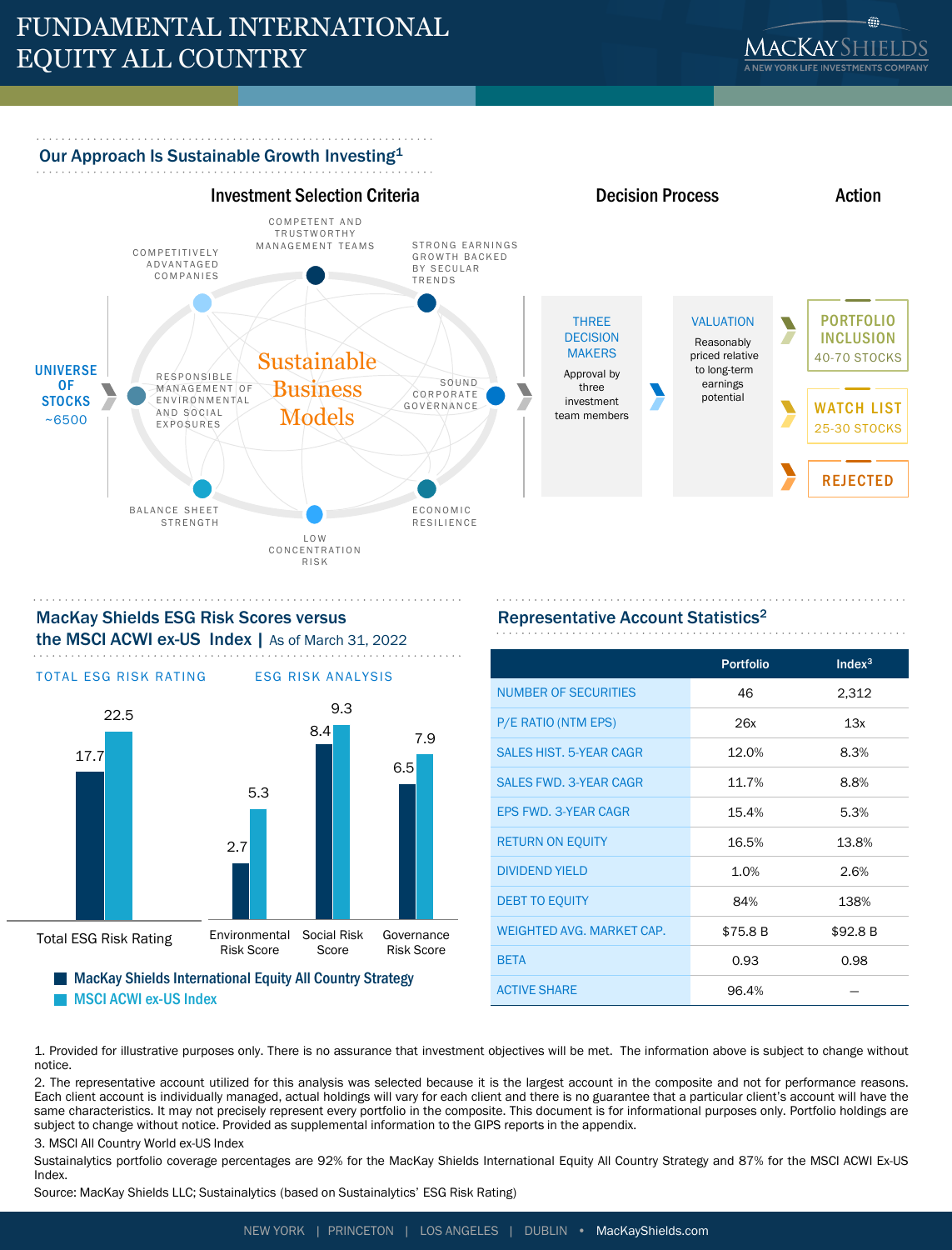## Fundamental International Equity All Country | As of March 31, 2022 (%)

Representative Account<sup>1</sup>

. . . . . . . . . . . . . . . . . . . .

## TOP TEN HOLDINGS

|                | <b>Security</b>                       | <b>Portfolio</b><br>Weight (%) |
|----------------|---------------------------------------|--------------------------------|
| $\mathbf{1}$   | Prudential                            | 4.7                            |
| $\overline{2}$ | <b>Tencent Holdings</b>               | 4.4                            |
| 3              | Teleperformance                       | 3.8                            |
| 4              | <b>HDFC Bank</b>                      | 3.8                            |
| 5              | <b>TE Connectivity</b>                | 3.5                            |
| 6              | Taiwan Semiconductor Mfg Co Spons ADR | 3.4                            |
| $\overline{7}$ | <b>ICON</b>                           | 3.3                            |
| 8              | Diageo                                | 2.9                            |
| 9              | Lonza Group                           | 2.8                            |
| 10             | Hapvida Participacoes e Investimentos | 2.8                            |
|                | <b>Total</b>                          | 35.4                           |

## TOP COUNTRY ACTIVE WEIGHTS

| <b>Top Five</b>    |                    | <b>Portfolio</b><br>Weight | <b>Benchmark</b><br>Weight | <b>Active</b><br>Weight |
|--------------------|--------------------|----------------------------|----------------------------|-------------------------|
| 1                  | Ireland            | 10.6                       | 0.6                        | 10.0                    |
| $\overline{2}$     | France             | 11.6                       | 6.6                        | 4.9                     |
| 3                  | Germany            | 9.4                        | 5.1                        | 4.2                     |
| 4                  | United Kingdom     | 13.4                       | 9.3                        | 4.1                     |
| 5                  | <b>Netherlands</b> | 5.6<br>3.3                 |                            | 2.3                     |
| <b>Bottom Five</b> |                    |                            |                            |                         |
| $\mathbf{1}$       | Canada             | 2.4                        | 8.3                        | $-5.8$                  |
| $\overline{2}$     | Australia          |                            | 5.1                        | $-5.1$                  |
| 3                  | Japan              | 9.2                        | 14.1                       | $-4.9$                  |
| 4                  | South Korea        |                            | 3.6                        | $-3.6$                  |
| 5                  | China              | 4.4                        | 7.9                        | $-3.5$                  |

## REPRESENTATIVE ACCOUNT SECTOR EXPOSURES **ACTIVE WEIGHTS<sup>2</sup>**



## REPRESENTATIVE ACCOUNT CAPITALIZATION WEIGHTS

| <b>Market Cap</b>     | <b>Portfolio</b><br>Weight | <b>Benchmark</b><br>Weight | <b>Active</b><br>Weight |
|-----------------------|----------------------------|----------------------------|-------------------------|
| <b>EOUITY</b>         |                            |                            |                         |
| Market Cap > \$100bn  | 7.1                        | 20.2                       | $-13.1$                 |
| Market Cap \$10-100bn | 50.1                       | 61.3                       | $-11.2$                 |
| Market Cap \$5-10bn   | 20.1                       | 12.3                       | 7.8                     |
| Market Cap \$0-5bn    | 19.6                       | 6.3                        | 13.3                    |
| <b>CASH</b>           | 3.2                        | O.O                        | 3.2                     |

1. The representative account utilized for this analysis was selected because it is the largest account in the composite and not for performance reasons. Each client account is individually managed, actual holdings will vary for each client and there is no guarantee that a particular client's account will have the same characteristics. It may not precisely represent every portfolio in the composite. This document is for informational purposes only. Portfolio holdings are subject to change without notice. Provided as supplemental information to the GIPS-compliant presentation in the appendix. The top ten issuers described above were chosen based on objective non-performance based criteria and do not represent all of the securities in the portfolio. The top ten issuers represent the ten largest holdings by portfolio weight for the representative account. It should not be assumed that the issuers described above were or will be profitable. 2. Relative to the MSCI ACWI EX-US Index.

Source: FactSet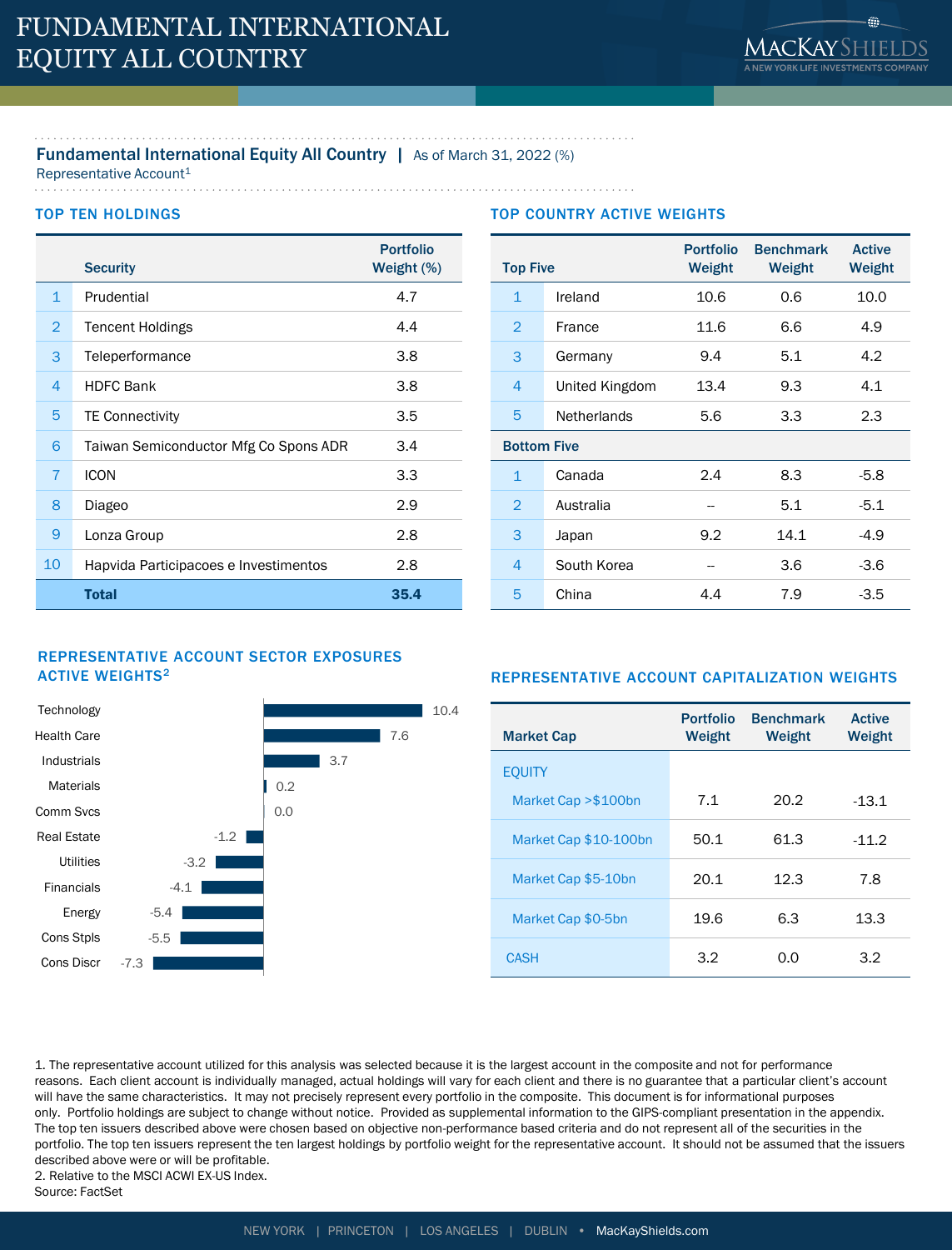## Composite Disclosures Period Ending March 31, 2022

| Period           | <b>MacKay Shields</b><br>Composite<br><b>Gross Returns</b> | <b>Composite Net</b><br><b>Returns</b> | <b>MacKay Shields MSCI All Country</b><br>World ex-US<br>Index <sup>1</sup> Returns | Composite<br>3-Yr St Dev | Benchmark <sup>1</sup><br>3-Yr St Dev | No. of   | Composite<br>Assets | Firm Assets*<br>(SMil) | Internal<br><b>Dispersion</b> |
|------------------|------------------------------------------------------------|----------------------------------------|-------------------------------------------------------------------------------------|--------------------------|---------------------------------------|----------|---------------------|------------------------|-------------------------------|
|                  | $(\%)$                                                     | $(\%)$                                 | $(\%)$                                                                              | $(\%)$                   | $(\%)$                                | Accts.   | $$$ Mil $)$         |                        | $(\%)$                        |
| 2022 (Thru 3/31) | $-11.9$                                                    | $-12.0$                                | $-5.4$                                                                              | 17.7                     | 16.6                                  | $\leq 5$ | 550                 | 151.937                | N/A                           |
| 2021             | 12.9                                                       | 12.1                                   | 7.8                                                                                 | 16.5                     | 16.8                                  | $\leq 5$ | 578                 | 163.646                | 0.0                           |
| 2020             | 21.5                                                       | 20.6                                   | 10.7                                                                                | 18.2                     | 17.9                                  | $\leq 5$ | 642                 | 153.995                | 0.0                           |
| 2019             | 26.0                                                       | 25.1                                   | 21.5                                                                                | 12.5                     | 11.3                                  | $\leq 5$ | 553                 | 131.978                | 0.0                           |
| 2018             | $-11.4$                                                    | $-12.0$                                | $-14.2$                                                                             | 13.1                     | 11.4                                  | $\leq 5$ | 519                 | 107.467                | 0.0                           |
| 2017             | 34.2                                                       | 33.2                                   | 27.2                                                                                | 11.4                     | 11.9                                  | $\leq 5$ | 1,169               | 16.238                 | 0.5                           |
| 2016             | $-4.1$                                                     | $-4.8$                                 | 4.5                                                                                 | 11.9                     | 12.5                                  | $\leq 5$ | 997                 | 13,980                 | 0.4                           |
| 2015             | 5.9                                                        | 5.1                                    | $-5.7$                                                                              | 10.6                     | 12.1                                  | $\leq 5$ | 1.054               | 16.719                 | 0.8                           |
| 2014             | $-1.3$                                                     | $-2.1$                                 | $-3.9$                                                                              | 12.1                     | 12.8                                  | $\leq 5$ | 1,004               | 16,183                 | 1.0                           |
| 2013             | 17.5                                                       | 16.6                                   | 15.3                                                                                | N/A                      | N/A                                   | $\leq 5$ | 961                 | 15.249                 | 0.1                           |
| 2012             | 19.9                                                       | 19.0                                   | 16.8                                                                                | N/A                      | N/A                                   | $\leq 5$ | 739                 | 10.589                 | 0.0                           |

#### 1. MSCI ACWI ex-US Index

The Fundamental International Equity All Country Composite includes all discretionary fundamental international equity all country accounts managed with similar objectives for a full month, including those accounts no longer with the firm. This investment process is a bottom-up strategy, incorporating individual company fundamental analysis, industry competitive dynamics, and analysis on secular trends to identify long-term holdings in companies that have the potential for sustainable growth. Gross-of-fees composite performance reflects reinvestment of income and dividends and is a market-weighted average of the time-weighted return, before advisory fees and related expenses, of each account for the period since inception. Net-of-fees composite performance is derived by reducing the monthly gross-of-fees composite returns by .0625%, our highest monthly fee. Policies for valuing investments, calculating performance, and preparing GIPS reports are available upon request. GIPS® is a registered trademark of CFA Institute. CFA Institute does not endorse or promote this organization, nor does it warrant the accuracy or quality of the content contained herein. Performance is expressed in US Dollars. All portfolios in the composite are fee-paying portfolios. There can be no assurance that the rate of return for any account within a composite will be the same as that of the composite presented. Past performance is not indicative of future results.

The composite inception date was 10/1/11 and for the period from inception through 12/31/17 was developed at Cornerstone Capital Management (Cornerstone). Substantially all the investment decision-makers from Cornerstone became employed by MacKay Shields LLC on 1/1/18. The decision-making group and process within Cornerstone continues intact and independent within MacKay Shields. This group and process are responsible for the composite performance, therefore the current composite performance is linked to the prior Cornerstone composite history. The composite creation date at MacKay Shields was 1/1/18.

MacKay Shields LLC, an SEC-registered investment adviser, claims compliance with the Global Investment Performance Standards (GIPS®) and has prepared and presented this report in compliance with the GIPS standards. The firm has been independently verified from January 1, 1988 through December 31, 2021. The verification report is available upon request. A firm that claims compliance with the GIPS standards must establish policies and procedures for complying with all the applicable requirements of the GIPS standards. Verification provides assurance on whether the firm's policies and procedures related to composite and pooled fund maintenance, as well as the calculation, presentation, and distribution of performance, have been designed in compliance with the GIPS standards and have been implemented on a firm-wide basis. Verification does not provide assurance on the accuracy of any specific performance report. A list including composite descriptions, pooled fund descriptions for limited distribution pooled funds, and broad distribution funds is available upon request. Indices do not incur management fees, transaction costs or other operating expenses. The MSCI ACWI ex-US Index is referred to for comparative purposes only and is not intended to parallel the risk or investment style of the portfolios in the MacKay Shields Composite. The MSCI ACWI ex-US Index range uses withholding tax rates applicable to Luxembourg holding companies. Information regarding the benchmark, including the percentage of the composite invested in countries or regions not included in the benchmark, is available upon request. Indices do not incur management fees, transaction costs or other operating expenses. Investments cannot be made directly into an index. Internal dispersion is calculated using the equal-weighted standard deviation of annual gross returns of those portfolios that were included in the composite for the entire year. The three-year annualized standard deviation measures the variability of the composite gross returns and the index returns over the preceding 36-month period. The standard deviation is not presented for periods prior to 2014 because the composite did not have a three-year track record.

\*Firm assets reflect CCM assets prior to 2018.